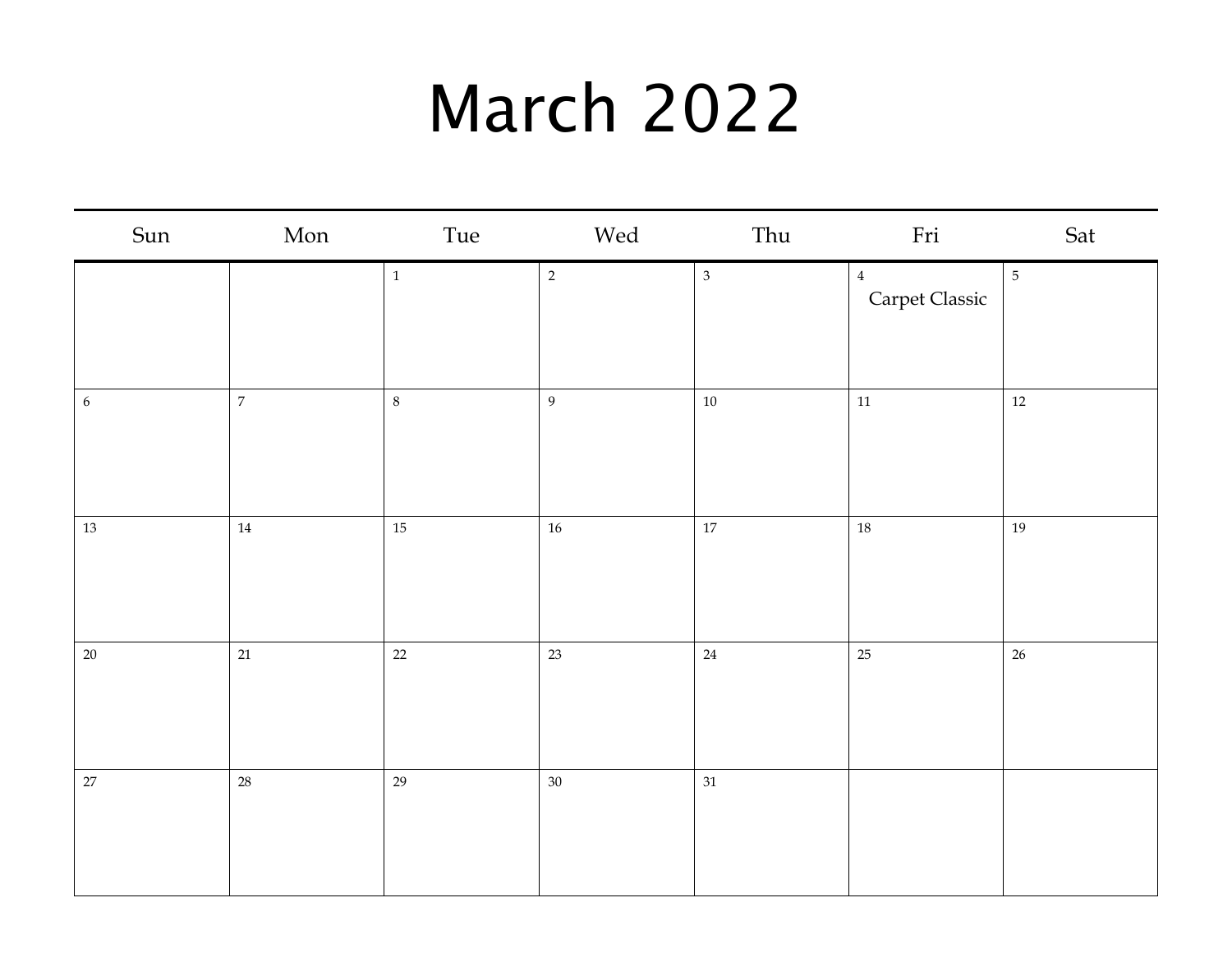## April 2022

| Sun<br>Mon        | Tue            | Wed              | Thu            | Fri           | Sat            |
|-------------------|----------------|------------------|----------------|---------------|----------------|
|                   |                |                  |                | $\,1\,$       | $\sqrt{2}$     |
|                   |                |                  |                |               |                |
|                   |                |                  |                |               |                |
| $\bf{4}$<br>$\,3$ | $\overline{5}$ | $\boldsymbol{6}$ | $\overline{7}$ | $\,8\,$       | $\overline{9}$ |
|                   |                |                  |                |               |                |
|                   |                |                  |                |               |                |
| $11\,$<br>$10\,$  | $12\,$         | 13               | $14\,$         | 15            | $16\,$         |
|                   |                |                  |                |               |                |
|                   |                |                  |                |               |                |
| $18\,$<br>$17\,$  | 19             | $20\,$           | 21             | 22            | 23             |
|                   |                |                  |                |               |                |
|                   |                |                  |                |               |                |
| 25<br>$24\,$      | $26\,$         | 27               | $28\,$         | 29            | $30\,$         |
|                   |                |                  |                | Twilight Golf |                |
|                   |                |                  |                |               |                |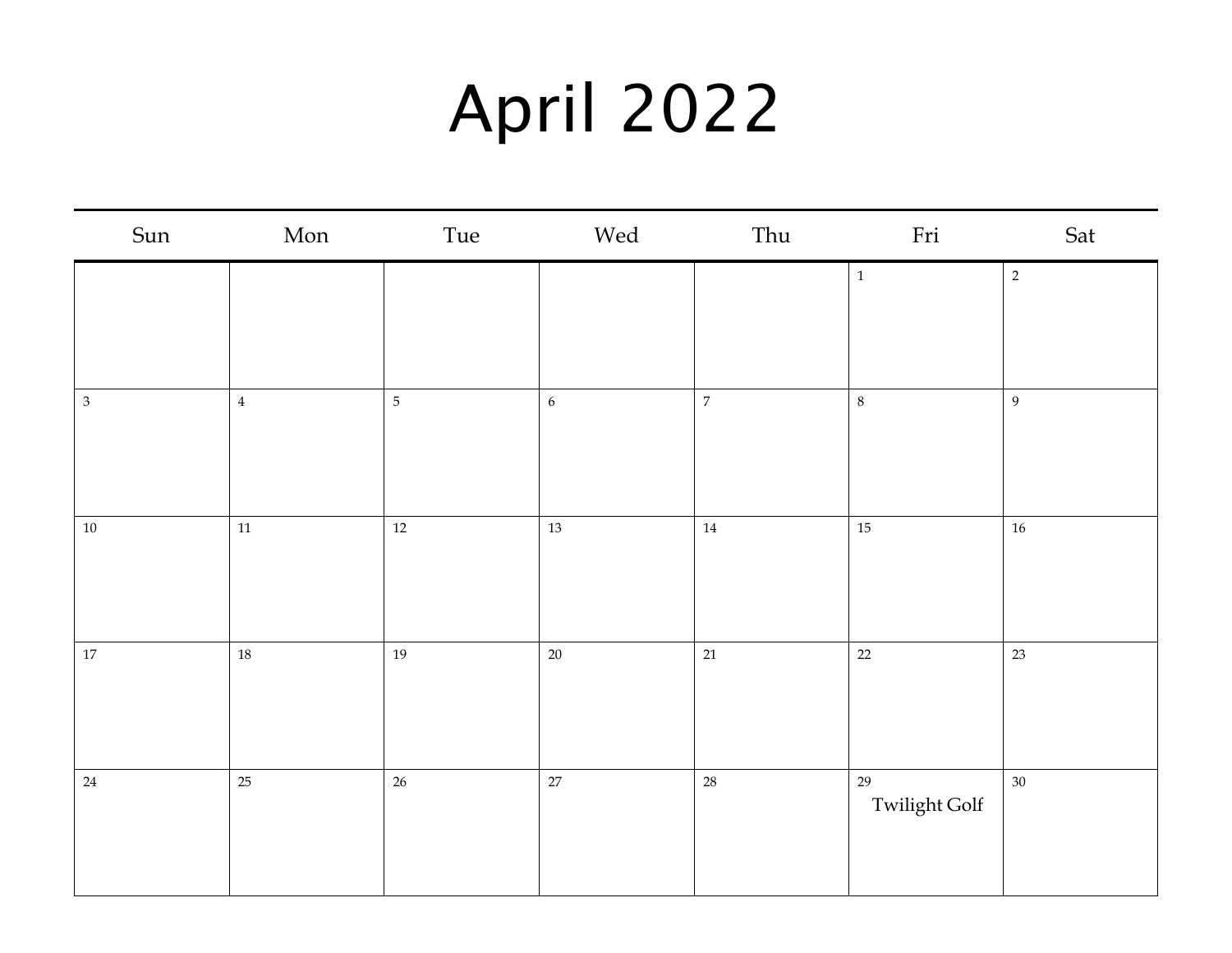## May 2022

| Sun          | Mon                             | Tue                         | Wed                                                           | Thu                                         | Fri                        | Sat                      |
|--------------|---------------------------------|-----------------------------|---------------------------------------------------------------|---------------------------------------------|----------------------------|--------------------------|
| $\mathbf{1}$ | $\overline{2}$                  | $\mathfrak{Z}$              | $\overline{4}$                                                | $\sqrt{5}$                                  | $\boldsymbol{6}$           | $\overline{7}$           |
| $\,8\,$      | 9<br><b>Boy Scouts</b>          | 10<br>Ladies Opening<br>Day | 11<br><b>WND</b> Ladies                                       | $12\,$<br>Men's League<br><b>Skins Game</b> | 13                         | 14                       |
| $15\,$       | $16\,$                          | $17\,$<br>Ladies Day        | 18<br>Jr PGA vs MT. $H$<br>4:30<br><b>WND</b> Ladies          | 19<br>Men's Stag                            | 20<br><b>Twilight Golf</b> | 21<br><b>Opening Day</b> |
| $22\,$       | 23<br><b>River Cup</b>          | 24<br>Ladies Day            | 25<br>Jr PGA $\circledast$ MT. H<br>4:30<br><b>WND</b> Ladies | 26<br>Men's League                          | 27                         | 28                       |
| 29           | 30<br>Memorial Day<br>1 BB of 4 | 31<br>Course Closed         |                                                               |                                             |                            |                          |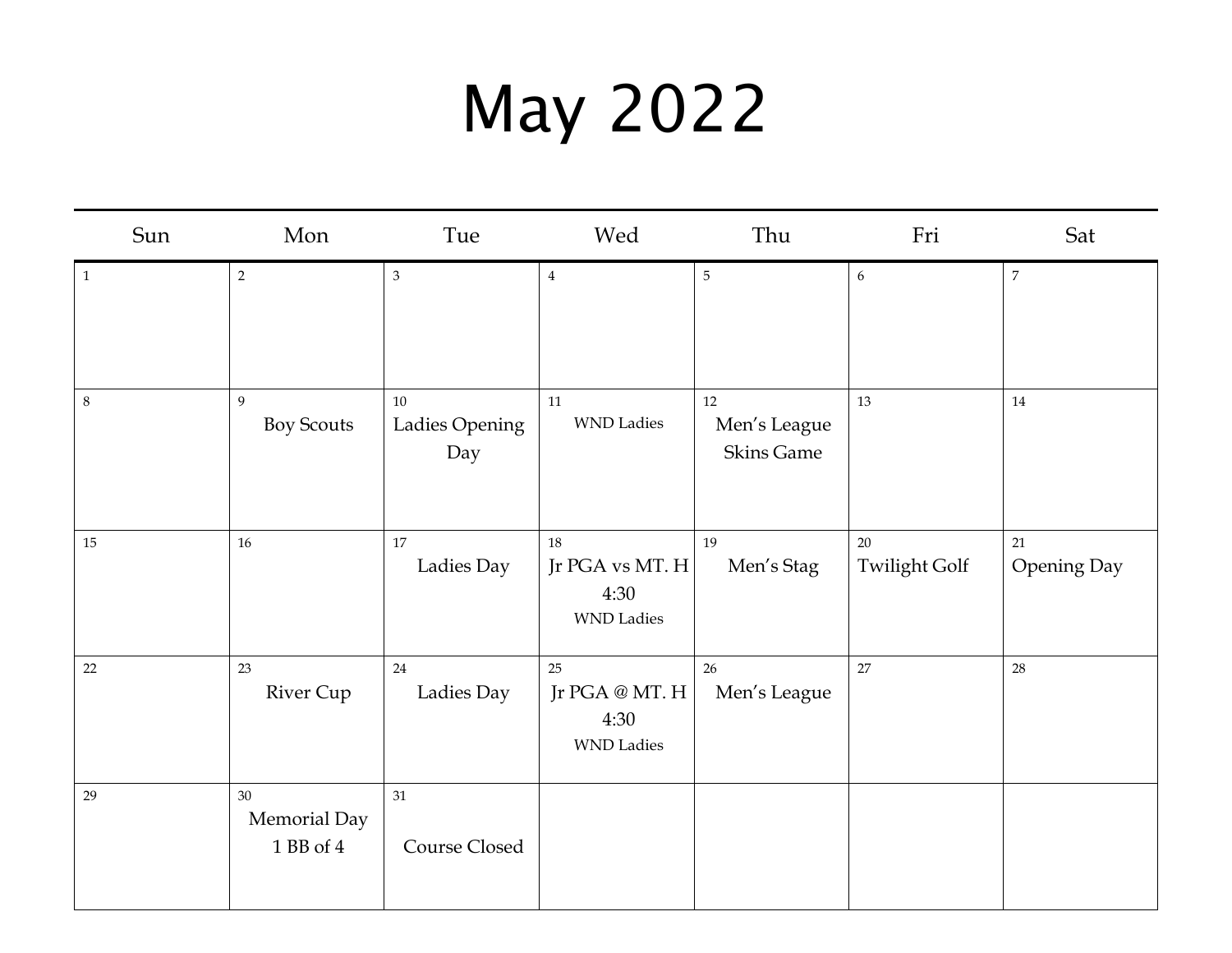## June 2022

| Sun                               | Mon                                           | Tue                            | Wed                                                         | Thu                            | Fri                          | Sat                               |
|-----------------------------------|-----------------------------------------------|--------------------------------|-------------------------------------------------------------|--------------------------------|------------------------------|-----------------------------------|
|                                   |                                               |                                | $\mathbf{1}$<br>Jr PGA @ Mt. H<br>4:30<br><b>WND Ladies</b> | $\overline{2}$<br>Men's League | $\overline{3}$<br>Ladies Day | $\overline{4}$                    |
| 5                                 | 6                                             | $\overline{7}$<br>Ladies Day   | 8<br>Jr PGA vs Pekin<br>4:30<br><b>WND Ladies</b>           | 9<br>Men's League              | 10<br><b>Twilight Golf</b>   | 11<br>Men's River Cup<br>10:00 TT |
| 12<br>Men's River Cup<br>10:00 TT | 13                                            | 14<br>Ladies CICCA<br>@ Illini | 15<br>Jr PGA @ Pekin<br>4:30<br><b>WND</b> Ladies           | 16<br>Men's League             | 17                           | 18                                |
| 19                                | 20<br>St Jude                                 | 21<br>Ladies Day               | 22<br><b>WND</b> Ladies                                     | 23<br>The<br>Grandview         | 24<br>The<br>Grandview       | 25<br>The<br>Grandview            |
| 26                                | 27<br>Peoria Public<br>School Founda-<br>tion | 28<br>Ladies Day               | 29<br>Jr PGA vs ACC<br>4:30<br><b>WND Ladies</b>            | 30<br>Men's League             |                              |                                   |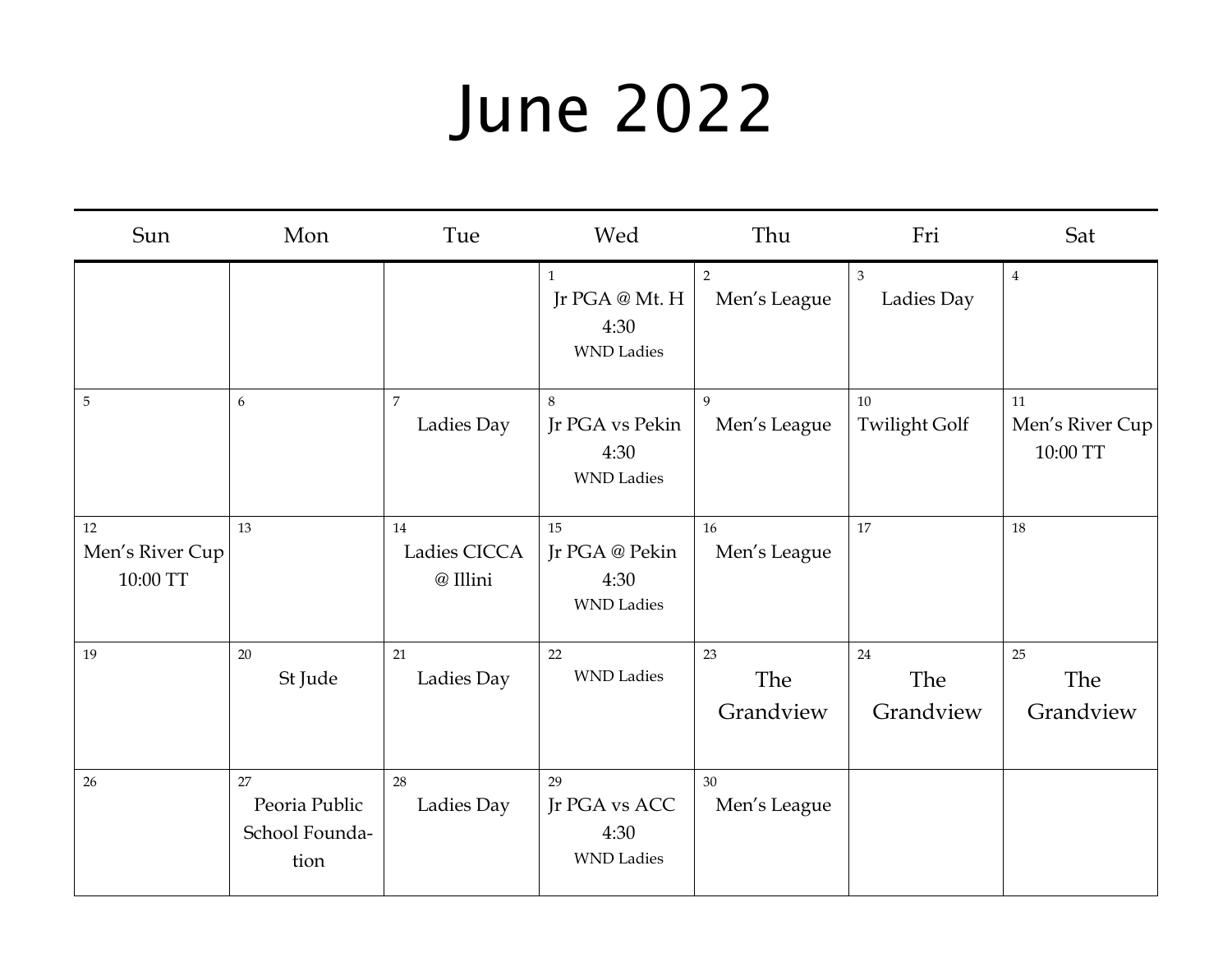# July 2022

| Sun                            | Mon                                        | Tue                                    | Wed                                               | Thu                                       | Fri                         | Sat                                     |
|--------------------------------|--------------------------------------------|----------------------------------------|---------------------------------------------------|-------------------------------------------|-----------------------------|-----------------------------------------|
|                                |                                            |                                        |                                                   |                                           | $\mathbf 1$                 | $\overline{2}$                          |
| $\mathfrak{Z}$                 | $\overline{4}$<br>4th of July<br>2 BB of 4 | 5<br>Course Closed                     | 6<br><b>WND</b> Ladies                            | 7<br>Men's League                         | 8<br>Ladies Day             | 9<br>Couples<br>Championship<br>1:00 SG |
| 10                             | 11                                         | 12<br>Ladies Day<br>Jr. PGA @ ACC      | 13<br><b>IMT</b> Outing<br><b>WND</b> Ladies      | 14<br><b>Green Monster</b><br><b>Stag</b> | 15                          | 16<br>Jr River Cup<br>10:00 TT          |
| 17<br>Jr River Cup<br>10:00 TT | 18                                         | 19<br>9 Hole<br>Pro/Lady<br>@ CC of P  | 20<br><b>WND</b> Ladies                           | 21<br>Men's League                        | 22<br><b>CICCA Twilight</b> | 23<br><b>CICCA DIVE</b>                 |
| 24<br><b>CICCA SWIM</b>        | 25                                         | 26<br>18 Hole<br>Pro/Lady<br>@ CC of P | 27<br>Jr PGA @ Pekin<br>4:30<br><b>WND</b> Ladies | 28<br>Men's League<br>Prep Tour           | 29<br>Outing 2:00           | 30                                      |
| 31<br>Maui Jim                 |                                            |                                        |                                                   |                                           |                             |                                         |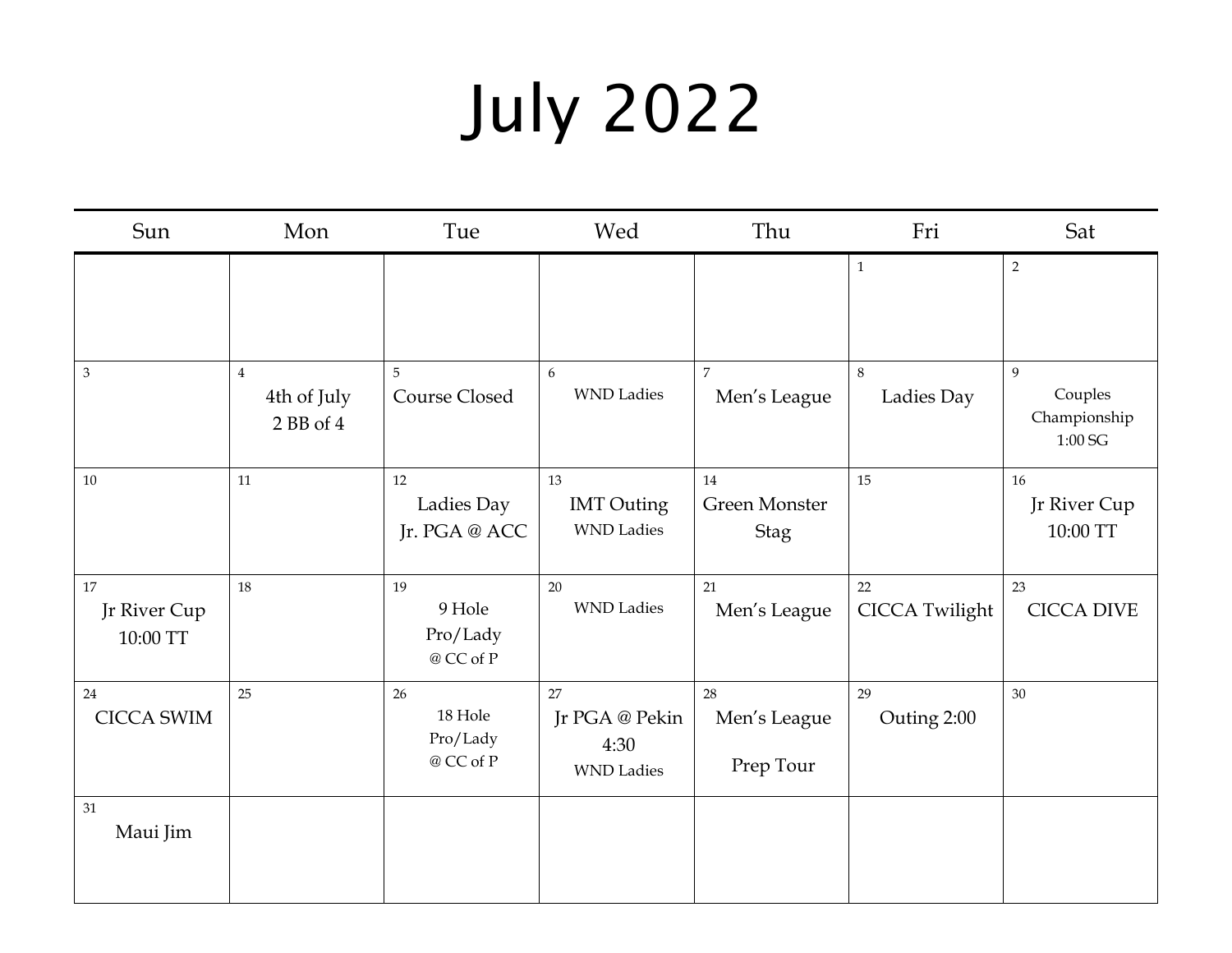## August 2022

| Sun                                | Mon                     | Tue                                               | Wed                                                                    | Thu                              | Fri                                                       | Sat                                         |
|------------------------------------|-------------------------|---------------------------------------------------|------------------------------------------------------------------------|----------------------------------|-----------------------------------------------------------|---------------------------------------------|
|                                    | $\mathbf 1$<br>Maui Jim | $\overline{2}$<br>Ladies Day<br>Club Championship | $\mathfrak{Z}$<br>Ladies Day<br>Club Championship<br><b>WND</b> Ladies | $\bf 4$<br>Men's League          | $\overline{5}$<br>Peoria / Mt Hawley<br>Challenge @ MT. H | 6<br>Peoria / Mt. Hawley<br>Challenge @ CCP |
| $\boldsymbol{7}$                   | $\,8\,$                 | 9<br>Ladies Day                                   | 10<br><b>WND Ladies</b>                                                | 11<br>Men's League<br>\$ Matches | 12<br><b>Twilight Golf</b>                                | 13                                          |
| $14\,$                             | 15<br>Eureka College    | 16<br>Ladies Day                                  | 17<br><b>WND</b> Ladies                                                | $18\,$                           | 19                                                        | $20\,$                                      |
| 21                                 | $22\,$                  | 23<br>Ladies Day                                  | 24<br><b>WND</b> Ladies                                                | 25                               | 26<br><b>IWEC Outing</b>                                  | $27\,$                                      |
| 28<br>Men's Interclub<br>$@$ MT. H | 29                      | 30<br>Ladies Day                                  | 31<br><b>WND</b> Ladies                                                |                                  |                                                           |                                             |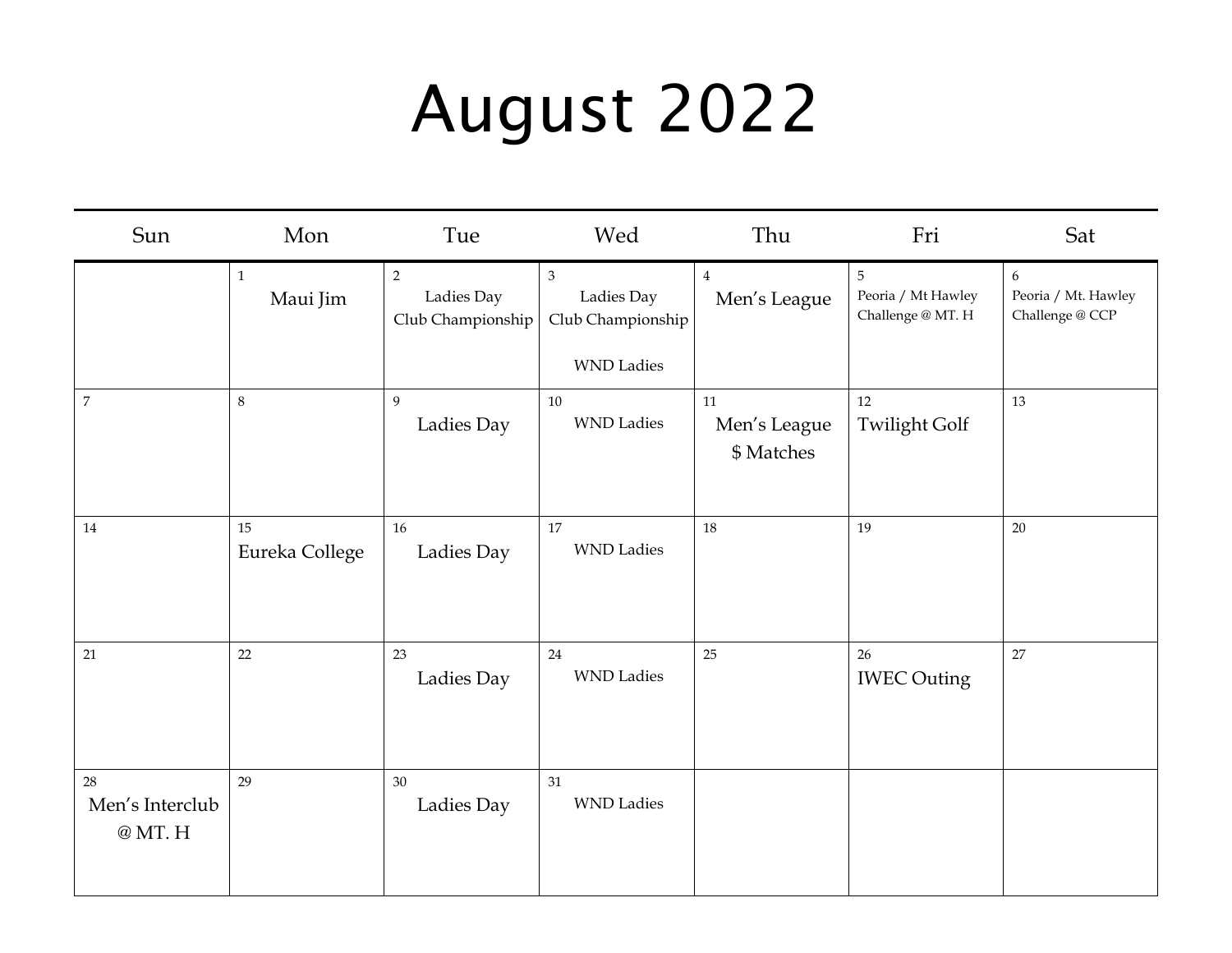## September 2022

| Sun            | Mon                         | Tue                                | Wed                                           | Thu                                            | Fri                        | Sat                  |
|----------------|-----------------------------|------------------------------------|-----------------------------------------------|------------------------------------------------|----------------------------|----------------------|
|                |                             |                                    |                                               | $\,1\,$                                        | $\overline{2}$             | $\mathfrak{Z}$       |
| $\overline{4}$ | 5<br>Labor Day<br>3 BB of 4 | 6<br>Course Closed                 | $\overline{7}$<br>Peoria Notre Dame<br>Outing | $\,8\,$<br>Sr. Interclub $@$ Mt. $\mathbb H$   | 9<br><b>BMW Outing</b>     | 10                   |
| $11\,$         | 12<br><b>BBBS</b> Outing    | 13<br>Ladies Closing               | 14                                            | 15<br><b>Rotary Outing</b><br>$2:00\text{ SG}$ | 16<br><b>Twilight Golf</b> | 17<br>The 1897       |
| $18\,$         | 19<br>Punch Holes           | 20<br>Punch Holes<br>Course Closed | 21                                            | 22                                             | 23<br>Ladies Day           | 24<br>The Lady Grand |
| $25\,$         | $26\,$                      | 27                                 | 28                                            | 29                                             | 30<br>125th Pro-AM         |                      |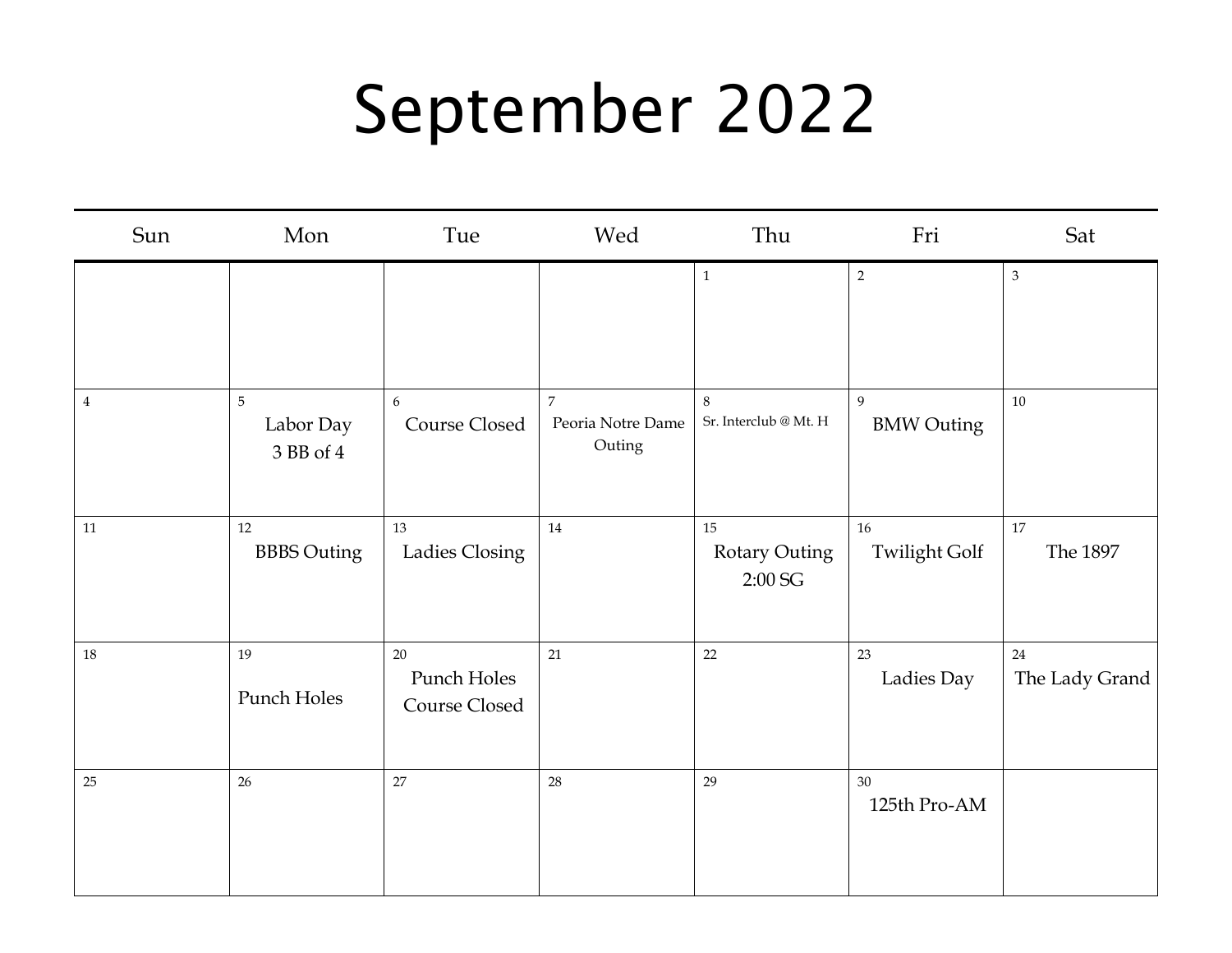#### October 2022

| Sun              | Mon            | Tue    | Wed        | Thu                    | Fri                                         | Sat                        |
|------------------|----------------|--------|------------|------------------------|---------------------------------------------|----------------------------|
|                  |                |        |            |                        |                                             | $\mathbf{1}$<br>125th Gala |
| $\sqrt{2}$       | $\overline{3}$ | $\,4$  | $\sqrt{5}$ | $\sqrt{6}$             | $\boldsymbol{7}$<br>Almost Hole<br>Twilight | $\,8\,$                    |
| $\boldsymbol{9}$ | $10\,$         | $11\,$ | $12\,$     | $13\,$<br>Closing Stag | 14                                          | $15\,$                     |
| $16\,$           | $17\,$         | 18     | 19         | $20\,$                 | 21                                          | 22                         |
| 23               | $24\,$         | 25     | $26\,$     | $27\,$                 | 28                                          | 29                         |
| $30\,$           | $31\,$         |        |            |                        |                                             |                            |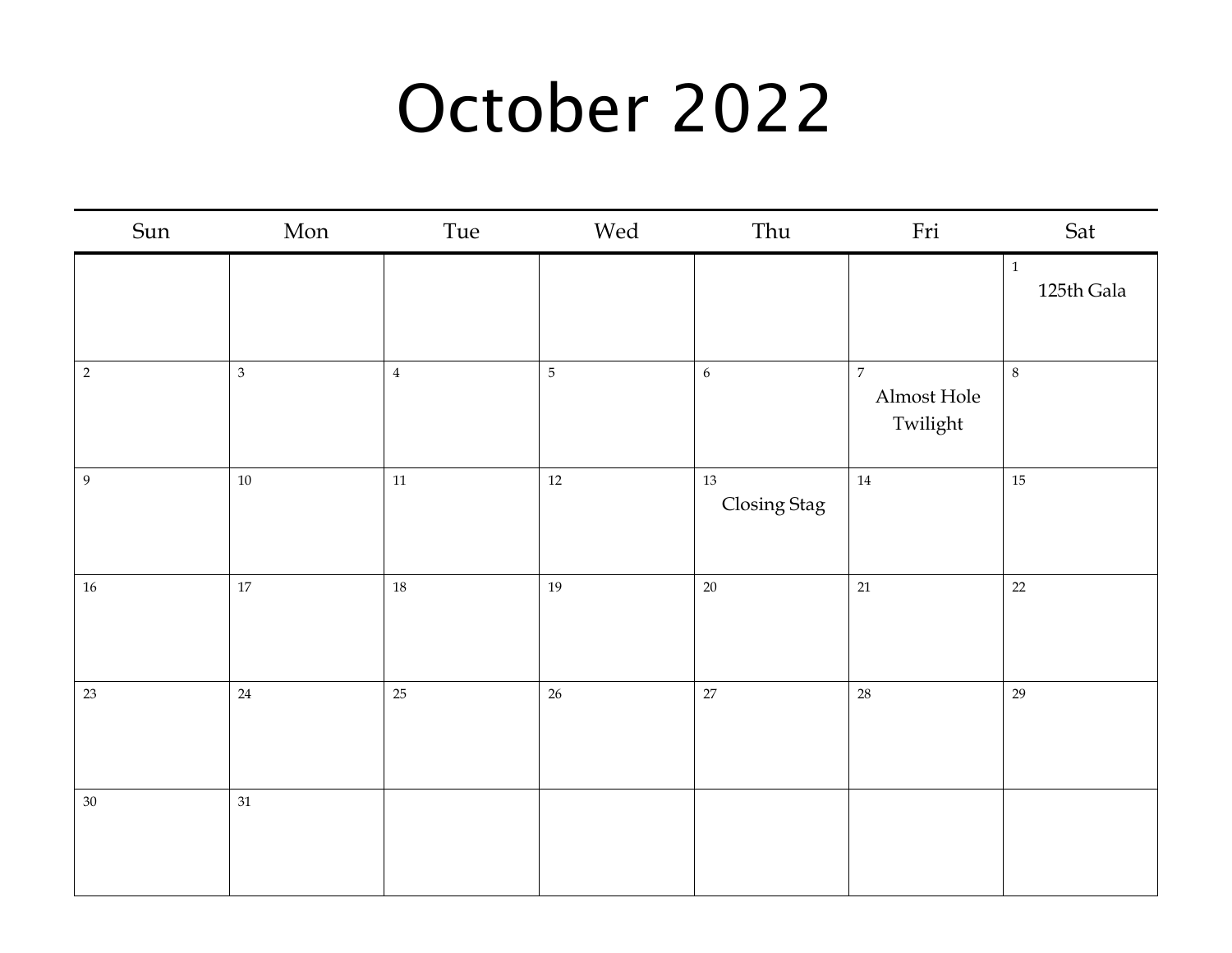### November 2022

| Sun        | Mon            | Tue   | Wed              | Thu            | Fri    | Sat                                      |
|------------|----------------|-------|------------------|----------------|--------|------------------------------------------|
|            |                | $\,1$ | $\overline{2}$   | $\mathfrak{Z}$ | $\,4$  | $\overline{5}$<br>The<br>Turkey<br>Shoot |
| $\epsilon$ | $\overline{7}$ | $8\,$ | $\boldsymbol{9}$ | $10\,$         | $11\,$ | $12\,$                                   |
| $13\,$     | $14\,$         | 15    | $16\,$           | $17\,$         | 18     | 19                                       |
| $20\,$     | $21\,$         | 22    | 23               | $24\,$         | 25     | $26\,$                                   |
| $27\,$     | $28\,$         | 29    | $30\,$           |                |        |                                          |